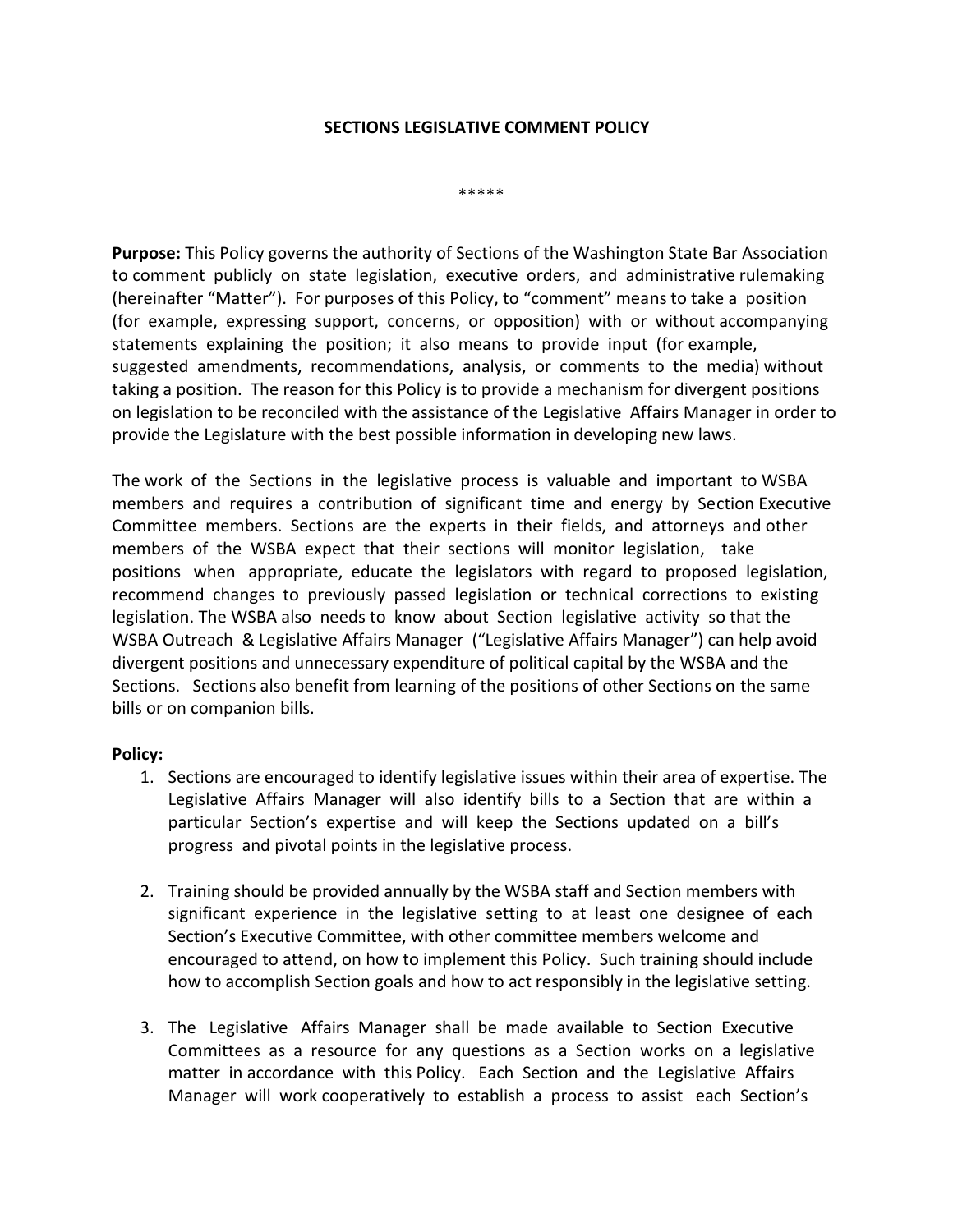Executive Committee in the development of and consideration of any comment. Similarly, Sections should be a resource to the WSBA on legislative matters within a Section's subject area.

- 4. Sections are authorized to appear before or otherwise comment on legislation to the Legislature, or a committee of the Legislature, only under the following conditions:
	- a. The Section may not comment unless: (a) at least 75% of the total membership of the Section's Executive Committee has first determined that the matter under consideration meets GR 12; and (b) after determining that the Matter meets GR 12, that the comments are the opinion of at least 75% of the total membership of the Executive Committee of the Section. A subcommittee or other subset of a Section may not communicate its comments on a Matter to the Legislature or a committee thereof.
	- b. The Section shall not communicate comments on a Matter if such comments are in conflict with or in opposition to decisions or policies of the Board of Governors or Board Legislative Committee, including GR12 analyses.
	- c. The Section shall seek authorization from the Legislative Affairs Manager or the Board Legislative Committee Chair prior to communicating its comments on a Matter. In order to officially comment on behalf of the WSBA, the Section must have the prior written approval of the Board Legislative Committee or the Board of Governors, and any comments will be subject to limitations established by the Board of Governors. If authorization is granted, Sections may represent that the comments are the official comments of the WSBA.
	- d. Each Section will apprise the Legislative Affairs Manager and the chair of Board's Legislative Committee, as soon as possible after a decision is made by the Section on pending or proposed legislation, that the Section intends to support it, oppose it (including the reasons for the opposition and whether an amendment might be appropriate), or is taking no position. Each Section will also notify the Legislative Affairs Manager at least 24 hours in advance of a hearing before a legislative committee on a given bill, if the Section wishes to testify regarding that bill. The Section may do nothing more until the Legislative Affairs Manager gives permission to testify or to move forward with the position being taken by the Section, which permission may be given either verbally or in writing. The Legislative Affairs Manager will bring it to the Board's Legislative Committee for direction on how to proceed if there is time. However, if there is not time to obtain such approval, the Legislative Affairs Manager will make the decision, erring on the side of approving the request to testify or to move forward with the Section's position, unless there is a good and articulable reason to deny the request, which shall be explained to the Section. The Legislative Affairs Manager will